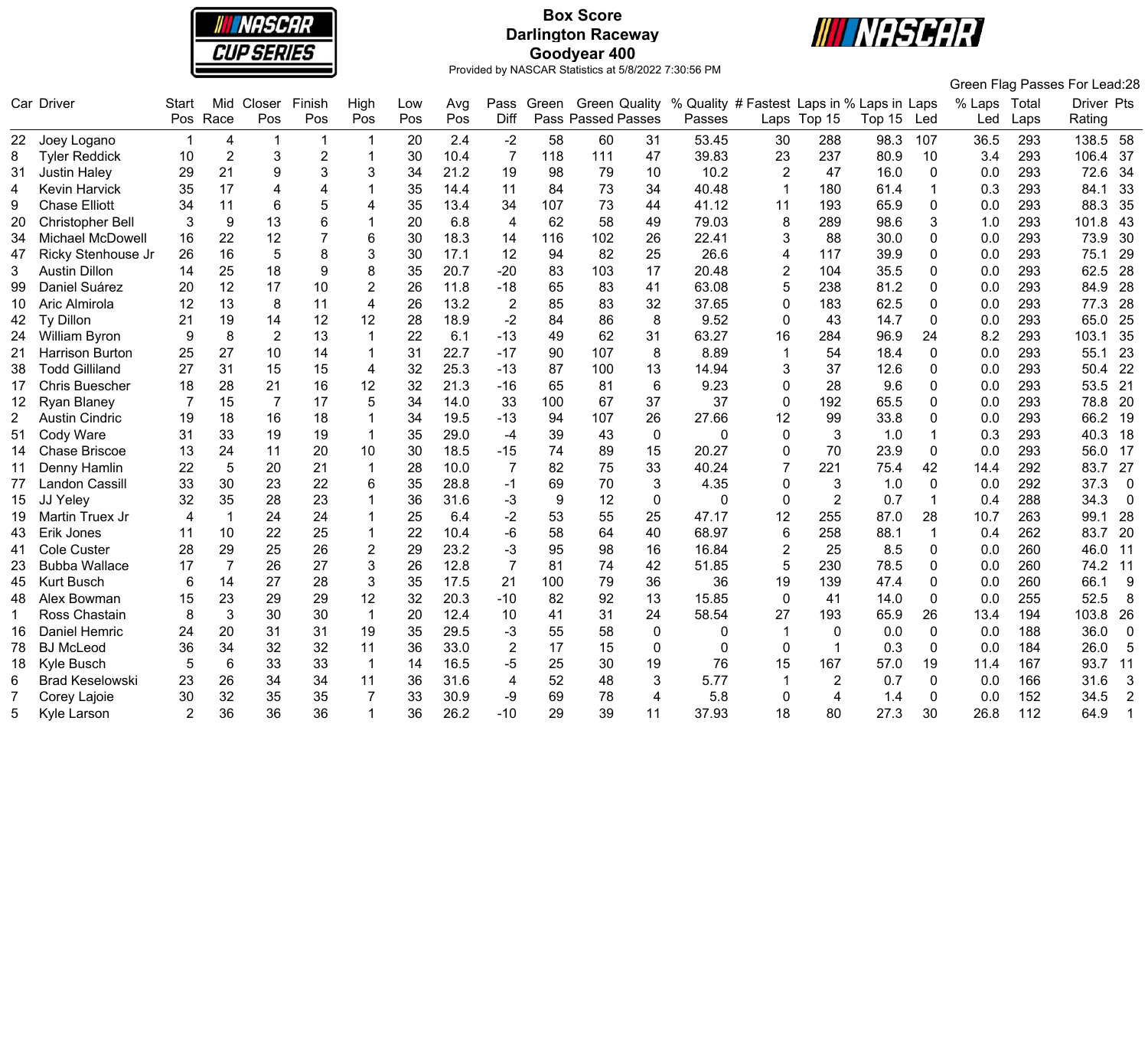

# **Average Running Position Darlington Raceway Goodyear 400**



| Rank | Car             | Driver                  | Team                           | Finish Pos.    | Average Pos |
|------|-----------------|-------------------------|--------------------------------|----------------|-------------|
| 1    | 22              | Joey Logano             | <b>Shell Pennzoil</b>          | 1              | 2.36        |
| 2    | 24              | William Byron           | Axalta                         | 13             | 6.11        |
| 3    | 19              | Martin Truex Jr         | Auto-Owners Insurance          | 24             | 6.44        |
| 4    | 20              | <b>Christopher Bell</b> | <b>Sirius XM</b>               | 6              | 6.77        |
| 5    | 11              | Denny Hamlin            | <b>FedEx Express</b>           | 21             | 9.98        |
| 6    | 8               | <b>Tyler Reddick</b>    | 3CHI                           | $\overline{2}$ | 10.37       |
| 7    | 43              | Erik Jones              | FOCUSfactor                    | 25             | 10.44       |
| 8    | 99              | Daniel Suárez           | Coca-Cola                      | 10             | 11.77       |
| 9    | $\mathbf{1}$    | Ross Chastain           | Coca-Cola                      | 30             | 12.38       |
| 10   | 23              | <b>Bubba Wallace</b>    | MoneyLion                      | 27             | 12.81       |
| 11   | 10              | Aric Almirola           | Haas Automation \ Smithfield   | 11             | 13.19       |
| 12   | 9               | <b>Chase Elliott</b>    | <b>NAPA</b>                    | 5              | 13.44       |
| 13   | 12              | Ryan Blaney             | <b>Advance Auto Parts</b>      | 17             | 14.03       |
| 14   | $\overline{4}$  | <b>Kevin Harvick</b>    | Rheem Chasing a Cure           | 4              | 14.39       |
| 15   | 18              | Kyle Busch              | M&M's                          | 33             | 16.47       |
| 16   | 47              | Ricky Stenhouse Jr      | Kroger/Nature Valley           | 8              | 17.13       |
| 17   | 45              | <b>Kurt Busch</b>       | McDonald's Throwback           | 28             | 17.52       |
| 18   | 34              | <b>Michael McDowell</b> | Navage Nasal Care              | 7              | 18.28       |
| 19   | 14              | <b>Chase Briscoe</b>    | <b>Mahindra Tractors</b>       | 20             | 18.46       |
| 20   | 42              | Ty Dillon               | Petty GMS                      | 12             | 18.91       |
| 21   | $\overline{2}$  | <b>Austin Cindric</b>   | Menards \ Libman               | 18             | 19.46       |
| 22   | 48              | Alex Bowman             | Ally Throwback                 | 29             | 20.30       |
| 23   | $\mathbf{3}$    | <b>Austin Dillon</b>    | <b>Huk Performance Fishing</b> | 9              | 20.74       |
| 24   | 31              | <b>Justin Haley</b>     | LeafFilter Gutter Protection   | 3              | 21.16       |
| 25   | 17              | <b>Chris Buescher</b>   | Socios.com                     | 16             | 21.25       |
| 26   | 21              | <b>Harrison Burton</b>  | <b>DEX Imaging</b>             | 14             | 22.74       |
| 27   | 41              | <b>Cole Custer</b>      | HaasTooling.com                | 26             | 23.15       |
| 28   | 38              | <b>Todd Gilliland</b>   | <b>Black's Tire</b>            | 15             | 25.29       |
| 29   | 5               | Kyle Larson             | HendrickCars.com               | 36             | 26.22       |
| 30   | 77              | Landon Cassill          | Voyager: Crypto for All        | 22             | 28.81       |
| 31   | 51              | Cody Ware               | Nurtec ODT                     | 19             | 28.97       |
| 32   | 16              | Daniel Hemric           | AG1 by Athletic Greens         | 31             | 29.54       |
| 33   | $\overline{7}$  | Corey Lajoie            | <b>Stacking Pennies</b>        | 35             | 30.89       |
| 34   | $6\phantom{1}6$ | <b>Brad Keselowski</b>  | Socios.com                     | 34             | 31.57       |
| 35   | 15              | JJ Yeley                | Ollie's Bargain Outlet         | 23             | 31.63       |
| 36   | 78              | <b>BJ</b> McLeod        |                                | 32             | 33.02       |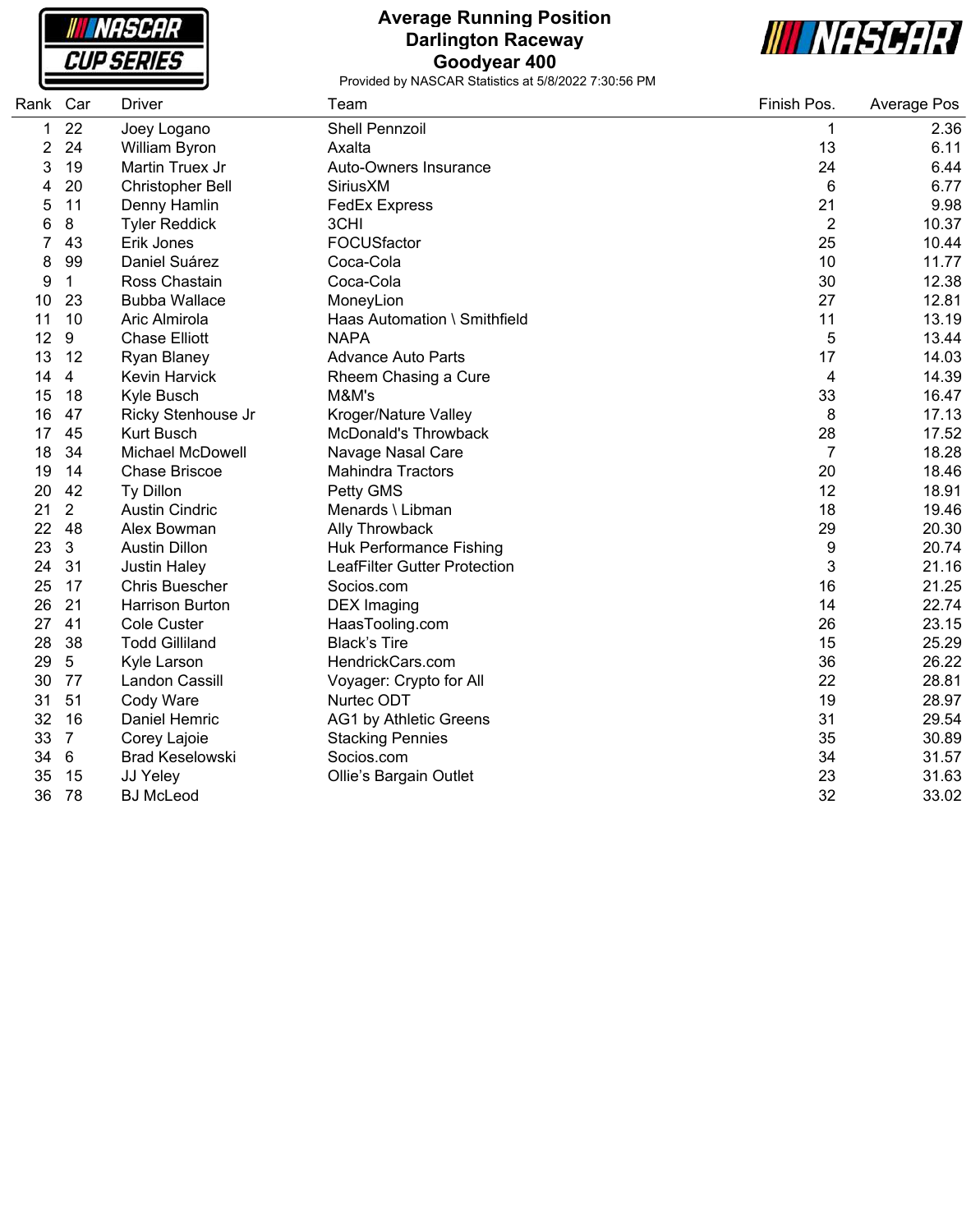|  |  | NASCAR<br><b>CUP SERIES</b> |
|--|--|-----------------------------|

#### **Closers Darlington Raceway Goodyear 400**



| Rank | Car            | <b>Driver</b>          | Team                         | Closing Pos.   | Finish Pos.    | Gained                  |
|------|----------------|------------------------|------------------------------|----------------|----------------|-------------------------|
| 1    | 3              | <b>Austin Dillon</b>   | Huk Performance Fishing      | 18             | 9              | 9                       |
| 2    | 20             | Christopher Bell       | SiriusXM                     | 13             | 6              | 7                       |
| 3    | 99             | Daniel Suárez          | Coca-Cola                    | 17             | 10             | 7                       |
| 4    | 31             | <b>Justin Haley</b>    | LeafFilter Gutter Protection | 9              | 3              | 6                       |
| 5    | 34             | Michael McDowell       | Navage Nasal Care            | 12             | $\overline{7}$ | 5                       |
| 6    | 17             | <b>Chris Buescher</b>  | Socios.com                   | 21             | 16             | 5                       |
| 7    | 15             | JJ Yeley               | Ollie's Bargain Outlet       | 28             | 23             | 5                       |
| 8    | 42             | Ty Dillon              | Petty GMS                    | 14             | 12             | $\overline{\mathbf{c}}$ |
| 9    | 8              | <b>Tyler Reddick</b>   | 3CHI                         | 3              | $\overline{c}$ |                         |
| 10   | 9              | <b>Chase Elliott</b>   | <b>NAPA</b>                  | 6              | 5              |                         |
| 11   | 77             | Landon Cassill         | Voyager: Crypto for All      | 23             | 22             |                         |
| 12   | 22             | Joey Logano            | <b>Shell Pennzoil</b>        | 1              | 1              | 0                       |
| 13   | $\overline{4}$ | Kevin Harvick          | Rheem Chasing a Cure         | 4              | 4              | $\mathbf 0$             |
| 14   | 38             | <b>Todd Gilliland</b>  | <b>Black's Tire</b>          | 15             | 15             | 0                       |
| 15   | 51             | Cody Ware              | Nurtec ODT                   | 19             | 19             | 0                       |
| 16   | 19             | Martin Truex Jr        | Auto-Owners Insurance        | 24             | 24             | 0                       |
| 17   | 48             | Alex Bowman            | Ally Throwback               | 29             | 29             | 0                       |
| 18   | 1              | Ross Chastain          | Coca-Cola                    | 30             | 30             | 0                       |
| 19   | 16             | Daniel Hemric          | AG1 by Athletic Greens       | 31             | 31             | 0                       |
| 20   | 78             | <b>BJ</b> McLeod       |                              | 32             | 32             | 0                       |
| 21   | 18             | Kyle Busch             | M&M's                        | 33             | 33             | 0                       |
| 22   | 6              | <b>Brad Keselowski</b> | Socios.com                   | 34             | 34             | 0                       |
| 23   | $\overline{7}$ | Corey Lajoie           | <b>Stacking Pennies</b>      | 35             | 35             | 0                       |
| 24   | 5              | Kyle Larson            | HendrickCars.com             | 36             | 36             | 0                       |
| 25   | 11             | Denny Hamlin           | <b>FedEx Express</b>         | 20             | 21             | $-1$                    |
| 26   | 41             | Cole Custer            | HaasTooling.com              | 25             | 26             | $-1$                    |
| 27   | 23             | <b>Bubba Wallace</b>   | MoneyLion                    | 26             | 27             | $-1$                    |
| 28   | 45             | <b>Kurt Busch</b>      | <b>McDonald's Throwback</b>  | 27             | 28             | $-1$                    |
| 29   | $\overline{2}$ | <b>Austin Cindric</b>  | Menards \ Libman             | 16             | 18             | $-2$                    |
| 30   | 47             | Ricky Stenhouse Jr     | Kroger/Nature Valley         | 5              | 8              | $-3$                    |
| 31   | 10             | Aric Almirola          | Haas Automation \ Smithfield | 8              | 11             | $-3$                    |
| 32   | 43             | Erik Jones             | FOCUSfactor                  | 22             | 25             | $-3$                    |
| 33   | 21             | <b>Harrison Burton</b> | <b>DEX</b> Imaging           | 10             | 14             | $-4$                    |
| 34   | 14             | <b>Chase Briscoe</b>   | <b>Mahindra Tractors</b>     | 11             | 20             | -9                      |
| 35   | 12             | Ryan Blaney            | <b>Advance Auto Parts</b>    | 7              | 17             | $-10$                   |
| 36   | 24             | William Byron          | Axalta                       | $\overline{2}$ | 13             | $-11$                   |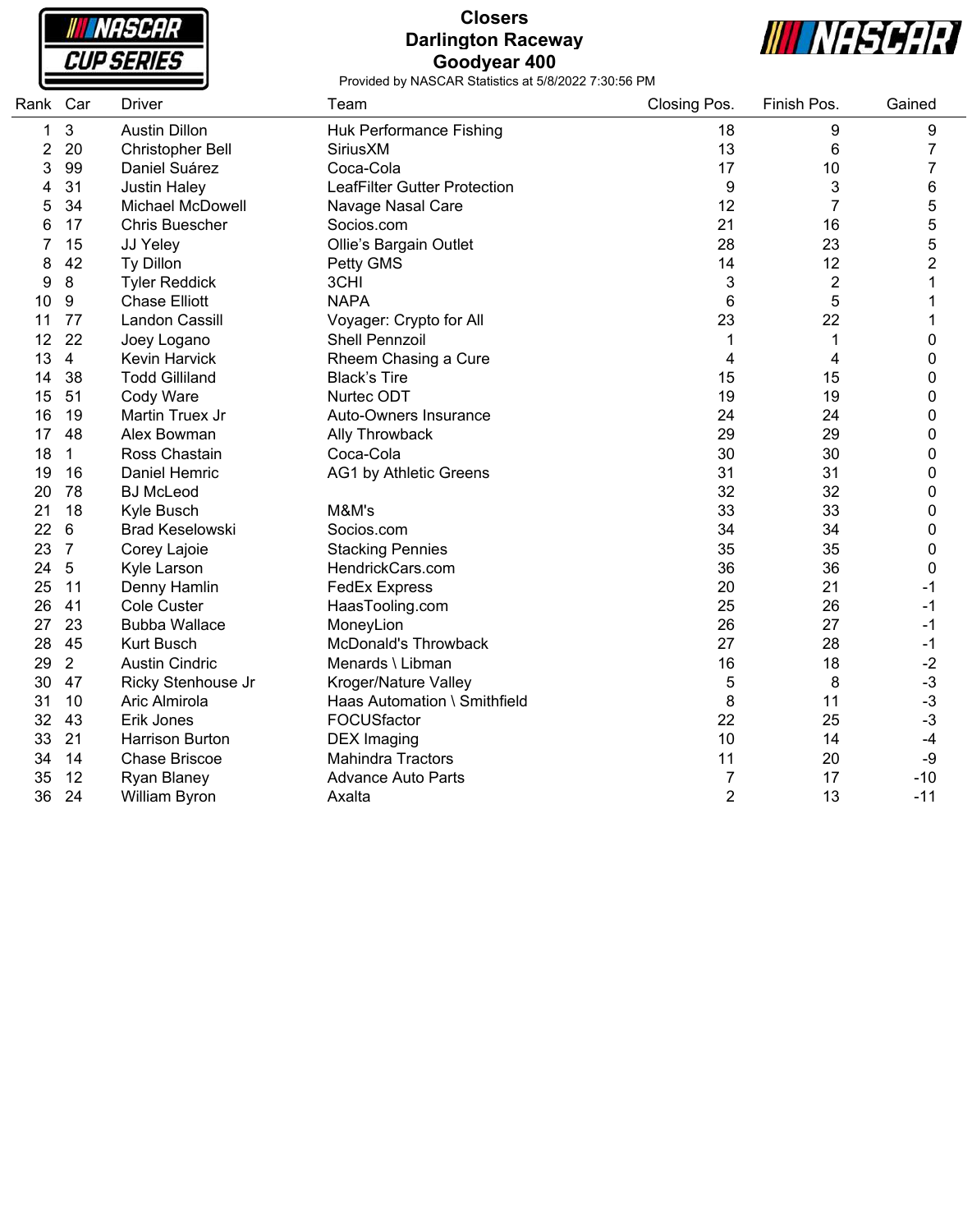

# **Driver Rating Darlington Raceway Goodyear 400**



| Rank Car |                 | Driver                  | Team                                | Finish Pos.    | <b>Driver Rating</b> |
|----------|-----------------|-------------------------|-------------------------------------|----------------|----------------------|
| 1        | 22              | Joey Logano             | <b>Shell Pennzoil</b>               | 1              | 138.5                |
| 2        | 8               | <b>Tyler Reddick</b>    | 3CHI                                | $\overline{c}$ | 106.4                |
| 3        | 1               | Ross Chastain           | Coca-Cola                           | 30             | 103.8                |
| 4        | 24              | William Byron           | Axalta                              | 13             | 103.1                |
| 5        | 20              | Christopher Bell        | <b>Sirius XM</b>                    | 6              | 101.8                |
| 6        | 19              | Martin Truex Jr         | Auto-Owners Insurance               | 24             | 99.1                 |
| 7        | 18              | Kyle Busch              | M&M's                               | 33             | 93.7                 |
| 8        | 9               | <b>Chase Elliott</b>    | <b>NAPA</b>                         | 5              | 88.3                 |
| 9        | 99              | Daniel Suárez           | Coca-Cola                           | 10             | 84.9                 |
| 10       | 4               | <b>Kevin Harvick</b>    | Rheem Chasing a Cure                | 4              | 84.1                 |
| 11       | 43              | Erik Jones              | FOCUSfactor                         | 25             | 83.7                 |
| 12       | 11              | Denny Hamlin            | <b>FedEx Express</b>                | 21             | 83.7                 |
| 13       | 12              | Ryan Blaney             | <b>Advance Auto Parts</b>           | 17             | 78.8                 |
| 14       | 10              | Aric Almirola           | Haas Automation \ Smithfield        | 11             | 77.3                 |
| 15       | 47              | Ricky Stenhouse Jr      | Kroger/Nature Valley                | 8              | 75.1                 |
| 16       | 23              | <b>Bubba Wallace</b>    | MoneyLion                           | 27             | 74.2                 |
| 17       | 34              | <b>Michael McDowell</b> | Navage Nasal Care                   | 7              | 73.9                 |
| 18       | 31              | <b>Justin Haley</b>     | <b>LeafFilter Gutter Protection</b> | 3              | 72.6                 |
| 19       | $\overline{2}$  | <b>Austin Cindric</b>   | Menards \ Libman                    | 18             | 66.2                 |
| 20       | 45              | <b>Kurt Busch</b>       | <b>McDonald's Throwback</b>         | 28             | 66.1                 |
| 21       | 42              | Ty Dillon               | Petty GMS                           | 12             | 65.0                 |
| 22       | $\sqrt{5}$      | Kyle Larson             | HendrickCars.com                    | 36             | 64.9                 |
| 23       | 3               | <b>Austin Dillon</b>    | Huk Performance Fishing             | 9              | 62.5                 |
| 24       | 14              | <b>Chase Briscoe</b>    | <b>Mahindra Tractors</b>            | 20             | 56.0                 |
| 25       | 21              | <b>Harrison Burton</b>  | <b>DEX</b> Imaging                  | 14             | 55.1                 |
| 26       | 17              | <b>Chris Buescher</b>   | Socios.com                          | 16             | 53.5                 |
| 27       | 48              | Alex Bowman             | Ally Throwback                      | 29             | 52.5                 |
| 28       | 38              | <b>Todd Gilliland</b>   | <b>Black's Tire</b>                 | 15             | 50.4                 |
| 29       | 41              | Cole Custer             | HaasTooling.com                     | 26             | 46.0                 |
| 30       | 51              | Cody Ware               | Nurtec ODT                          | 19             | 40.3                 |
| 31       | 77              | Landon Cassill          | Voyager: Crypto for All             | 22             | 37.3                 |
| 32       | 16              | Daniel Hemric           | AG1 by Athletic Greens              | 31             | 36.0                 |
| 33       | $\overline{7}$  | Corey Lajoie            | <b>Stacking Pennies</b>             | 35             | 34.5                 |
| 34       | 15              | JJ Yeley                | Ollie's Bargain Outlet              | 23             | 34.3                 |
| 35       | $6\phantom{1}6$ | <b>Brad Keselowski</b>  | Socios.com                          | 34             | 31.6                 |
| 36       | 78              | <b>BJ</b> McLeod        |                                     | 32             | 26.0                 |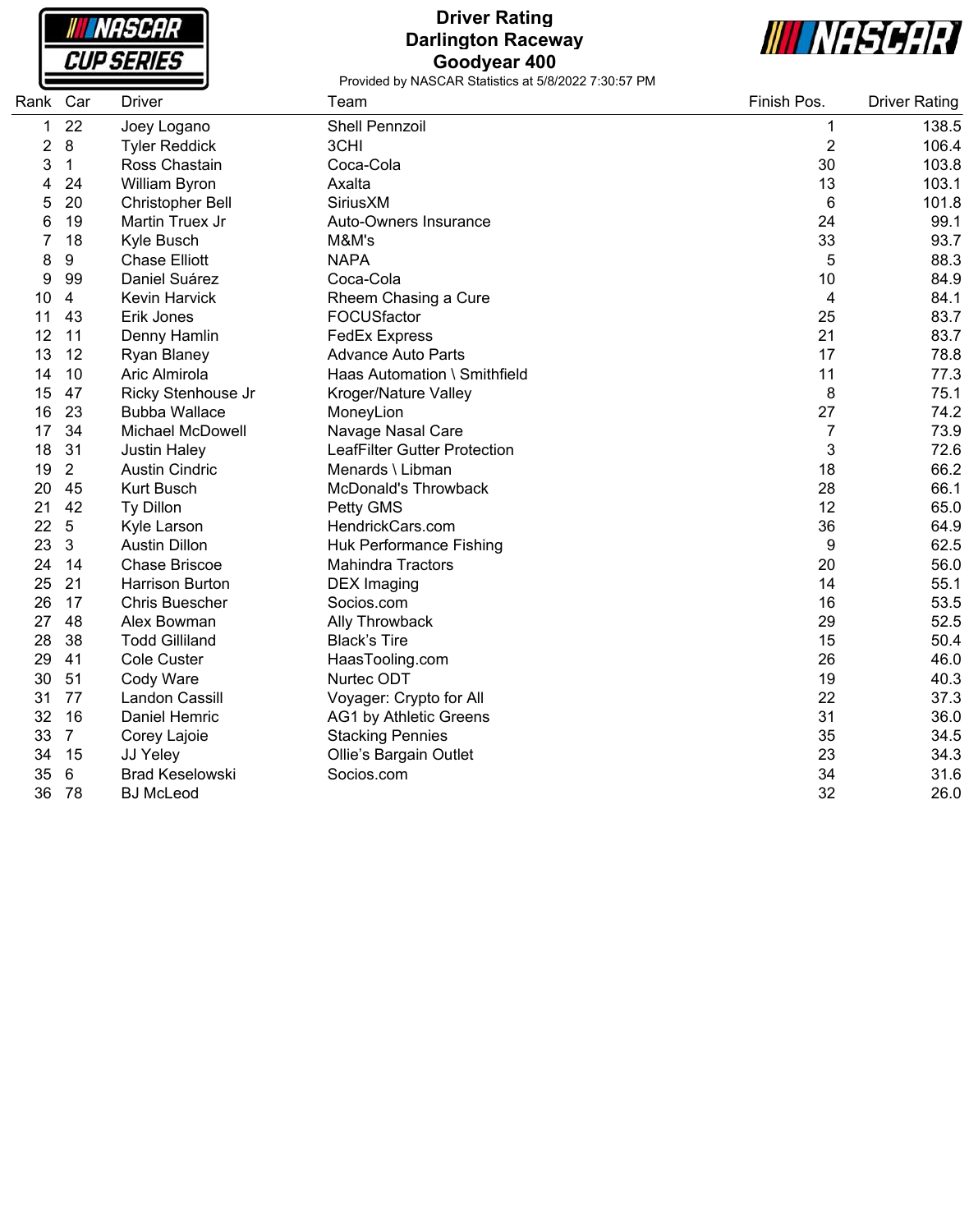| NASCAR            |
|-------------------|
| <i>CUP SERIES</i> |

### **Fastest Drivers Early In A Run Darlington Raceway Goodyear 400**



| Rank | Car            | <b>Driver</b>           | Team                         | Laps | Finish Pos. | Speed   |
|------|----------------|-------------------------|------------------------------|------|-------------|---------|
|      | 22             | Joey Logano             | Shell Pennzoil               | 293  |             | 164.275 |
| 2    | 20             | <b>Christopher Bell</b> | SiriusXM                     | 293  | 6           | 163.821 |
| 3    | 8              | <b>Tyler Reddick</b>    | 3CHI                         | 293  | 2           | 163.711 |
| 4    | 24             | William Byron           | Axalta                       | 293  | 13          | 162.652 |
| 5    | 9              | <b>Chase Elliott</b>    | <b>NAPA</b>                  | 293  | 5           | 162.494 |
| 6    | 99             | Daniel Suárez           | Coca-Cola                    | 293  | 10          | 162.488 |
|      | 12             | <b>Ryan Blaney</b>      | <b>Advance Auto Parts</b>    | 293  | 17          | 162.360 |
| 8    | 47             | Ricky Stenhouse Jr      | Kroger/Nature Valley         | 293  | 8           | 162.218 |
| 9    | 4              | Kevin Harvick           | Rheem Chasing a Cure         | 293  | 4           | 162.007 |
| 10   | 10             | Aric Almirola           | Haas Automation \ Smithfield | 293  | 11          | 161.955 |
| 11   | 11             | Denny Hamlin            | <b>FedEx Express</b>         | 292  | 21          | 161.897 |
| 12   | 34             | Michael McDowell        | Navage Nasal Care            | 293  |             | 161.358 |
| 13   | 42             | Ty Dillon               | Petty GMS                    | 293  | 12          | 161.260 |
| 14   | 31             | <b>Justin Haley</b>     | LeafFilter Gutter Protection | 293  | 3           | 161.202 |
| 15   | 3              | <b>Austin Dillon</b>    | Huk Performance Fishing      | 293  | 9           | 161.142 |
| 16   | 14             | <b>Chase Briscoe</b>    | <b>Mahindra Tractors</b>     | 293  | 20          | 161.072 |
| 17   | 17             | <b>Chris Buescher</b>   | Socios.com                   | 293  | 16          | 161.020 |
| 18   | $\overline{2}$ | <b>Austin Cindric</b>   | Menards \ Libman             | 293  | 18          | 160.994 |
| 19   | 21             | Harrison Burton         | <b>DEX</b> Imaging           | 293  | 14          | 160.704 |
| 20   | 38             | <b>Todd Gilliland</b>   | <b>Black's Tire</b>          | 293  | 15          | 160.435 |
| 21   | 77             | Landon Cassill          | Voyager: Crypto for All      | 292  | 22          | 159.456 |
| 22   | 51             | Cody Ware               | Nurtec ODT                   | 293  | 19          | 158.772 |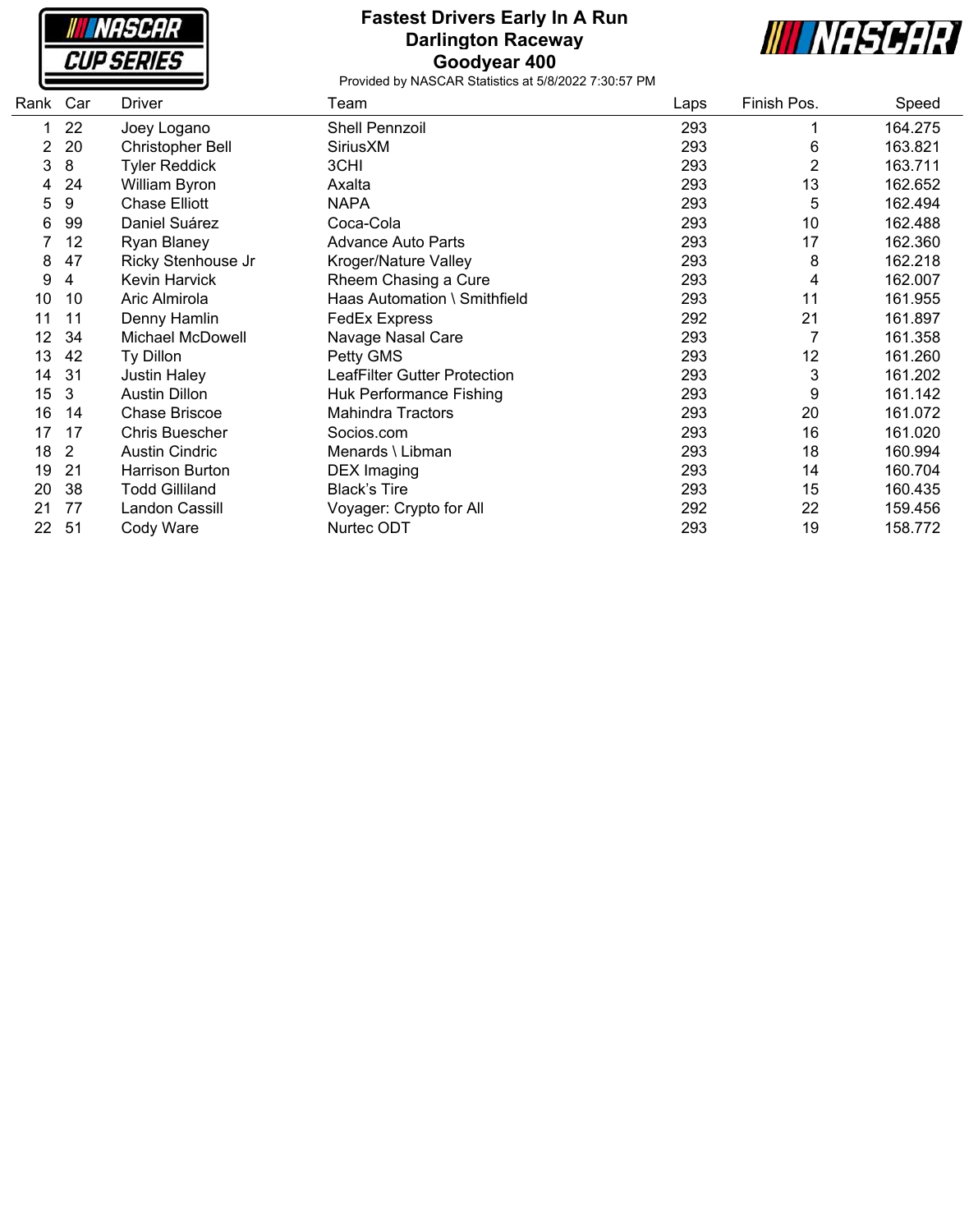| <b>WHSCAR</b>     |
|-------------------|
| <i>CUP SERIES</i> |

### **Fastest Drivers Late In A Run Darlington Raceway Goodyear 400**



| Rank           | Car            | Driver                  | Team                           | Laps | Finish Pos. | Speed   |
|----------------|----------------|-------------------------|--------------------------------|------|-------------|---------|
|                | 12             | Ryan Blaney             | <b>Advance Auto Parts</b>      | 293  | 17          | 158.287 |
| $\overline{2}$ | 22             | Joey Logano             | Shell Pennzoil                 | 293  |             | 158.140 |
| 3              | 8              | <b>Tyler Reddick</b>    | 3CHI                           | 293  | 2           | 158.105 |
| 4              | 9              | Chase Elliott           | <b>NAPA</b>                    | 293  | 5           | 157.478 |
| 5              | 24             | William Byron           | Axalta                         | 293  | 13          | 157.472 |
| 6              | 11             | Denny Hamlin            | <b>FedEx Express</b>           | 292  | 21          | 157.272 |
|                | 34             | <b>Michael McDowell</b> | Navage Nasal Care              | 293  |             | 156.907 |
| 8              | 20             | Christopher Bell        | SiriusXM                       | 293  | 6           | 156.842 |
| 9              | 10             | Aric Almirola           | Haas Automation \ Smithfield   | 293  | 11          | 156.790 |
| 10             | 99             | Daniel Suárez           | Coca-Cola                      | 293  | 10          | 156.745 |
| 11             | 4              | <b>Kevin Harvick</b>    | Rheem Chasing a Cure           | 293  | 4           | 156.519 |
| 12             | 3              | <b>Austin Dillon</b>    | <b>Huk Performance Fishing</b> | 293  | 9           | 156.479 |
| 13             | 31             | <b>Justin Haley</b>     | LeafFilter Gutter Protection   | 293  | 3           | 156.275 |
| 14             | $\overline{2}$ | <b>Austin Cindric</b>   | Menards \ Libman               | 293  | 18          | 156.209 |
| 15             | 21             | Harrison Burton         | <b>DEX</b> Imaging             | 293  | 14          | 156.061 |
| 16             | 47             | Ricky Stenhouse Jr      | Kroger/Nature Valley           | 293  | 8           | 156.032 |
| 17             | 42             | Ty Dillon               | Petty GMS                      | 293  | 12          | 156.010 |
| 18             | 14             | <b>Chase Briscoe</b>    | <b>Mahindra Tractors</b>       | 293  | 20          | 155.932 |
| 19             | 38             | <b>Todd Gilliland</b>   | <b>Black's Tire</b>            | 293  | 15          | 155.509 |
| 20             | 77             | Landon Cassill          | Voyager: Crypto for All        | 292  | 22          | 155.397 |
| 21             | 51             | Cody Ware               | Nurtec ODT                     | 293  | 19          | 154.484 |
| 22             | 17             | <b>Chris Buescher</b>   | Socios.com                     | 293  | 16          | 154.297 |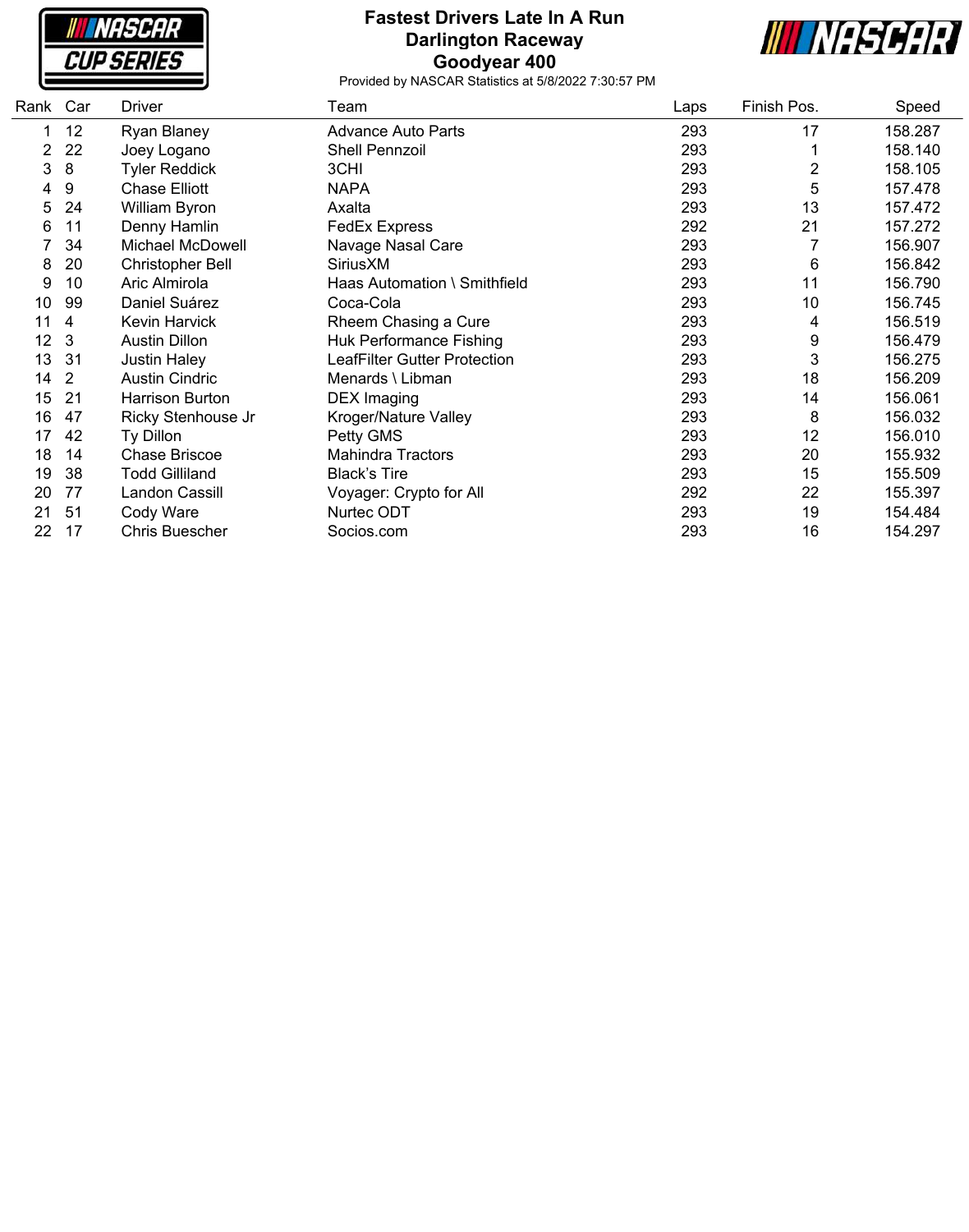

### **Fastest Laps Run Darlington Raceway Goodyear 400**



| Rank | Car            | Driver                  | Team                                | Percentage | Finish Pos. | Laps           |
|------|----------------|-------------------------|-------------------------------------|------------|-------------|----------------|
|      | 22             | Joey Logano             | Shell Pennzoil                      | 13.1       | 1           | 30             |
| 2    |                | Ross Chastain           | Coca-Cola                           | 11.8       | 30          | 27             |
| 3    | 8              | <b>Tyler Reddick</b>    | 3CHI                                | 10.0       | 2           | 23             |
|      | 45             | Kurt Busch              | McDonald's Throwback                | 8.3        | 28          | 19             |
| 5    | 5              | Kyle Larson             | HendrickCars.com                    | 7.9        | 36          | 18             |
| 6    | 24             | William Byron           | Axalta                              | 7.0        | 13          | 16             |
|      | 18             | Kyle Busch              | M&M's                               | 6.6        | 33          | 15             |
| 8    | $\overline{2}$ | <b>Austin Cindric</b>   | Menards \ Libman                    | 5.2        | 18          | 12             |
| 9    | 19             | Martin Truex Jr         | Auto-Owners Insurance               | 5.2        | 24          | 12             |
| 10   | 9              | <b>Chase Elliott</b>    | <b>NAPA</b>                         | 4.8        | 5           | 11             |
| 11   | 20             | <b>Christopher Bell</b> | <b>Sirius XM</b>                    | 3.5        | 6           | 8              |
| 12   | 11             | Denny Hamlin            | <b>FedEx Express</b>                | 3.1        | 21          |                |
| 13   | 43             | Erik Jones              | FOCUSfactor                         | 2.6        | 25          | 6              |
| 14   | 99             | Daniel Suárez           | Coca-Cola                           | 2.2        | 10          | 5              |
| 15   | 23             | <b>Bubba Wallace</b>    | MoneyLion                           | 2.2        | 27          | 5              |
| 16   | 47             | Ricky Stenhouse Jr      | Kroger/Nature Valley                | 1.8        | 8           | 4              |
| 17   | 34             | Michael McDowell        | Navage Nasal Care                   | 1.3        | 7           | 3              |
| 18   | 38             | <b>Todd Gilliland</b>   | <b>Black's Tire</b>                 | 1.3        | 15          | 3              |
| 19   | 31             | <b>Justin Haley</b>     | <b>LeafFilter Gutter Protection</b> | 0.9        | 3           | $\overline{c}$ |
| 20   | 3              | <b>Austin Dillon</b>    | Huk Performance Fishing             | 0.9        | 9           | $\overline{2}$ |
| 21   | 41             | Cole Custer             | HaasTooling.com                     | 0.9        | 26          | $\overline{2}$ |
| 22   | 4              | Kevin Harvick           | Rheem Chasing a Cure                | 0.4        | 4           |                |
| 23   | 21             | Harrison Burton         | <b>DEX Imaging</b>                  | 0.4        | 14          |                |
| 24   | 16             | Daniel Hemric           | AG1 by Athletic Greens              | 0.4        | 31          |                |
| 25   | 6              | <b>Brad Keselowski</b>  | Socios.com                          | 0.4        | 34          |                |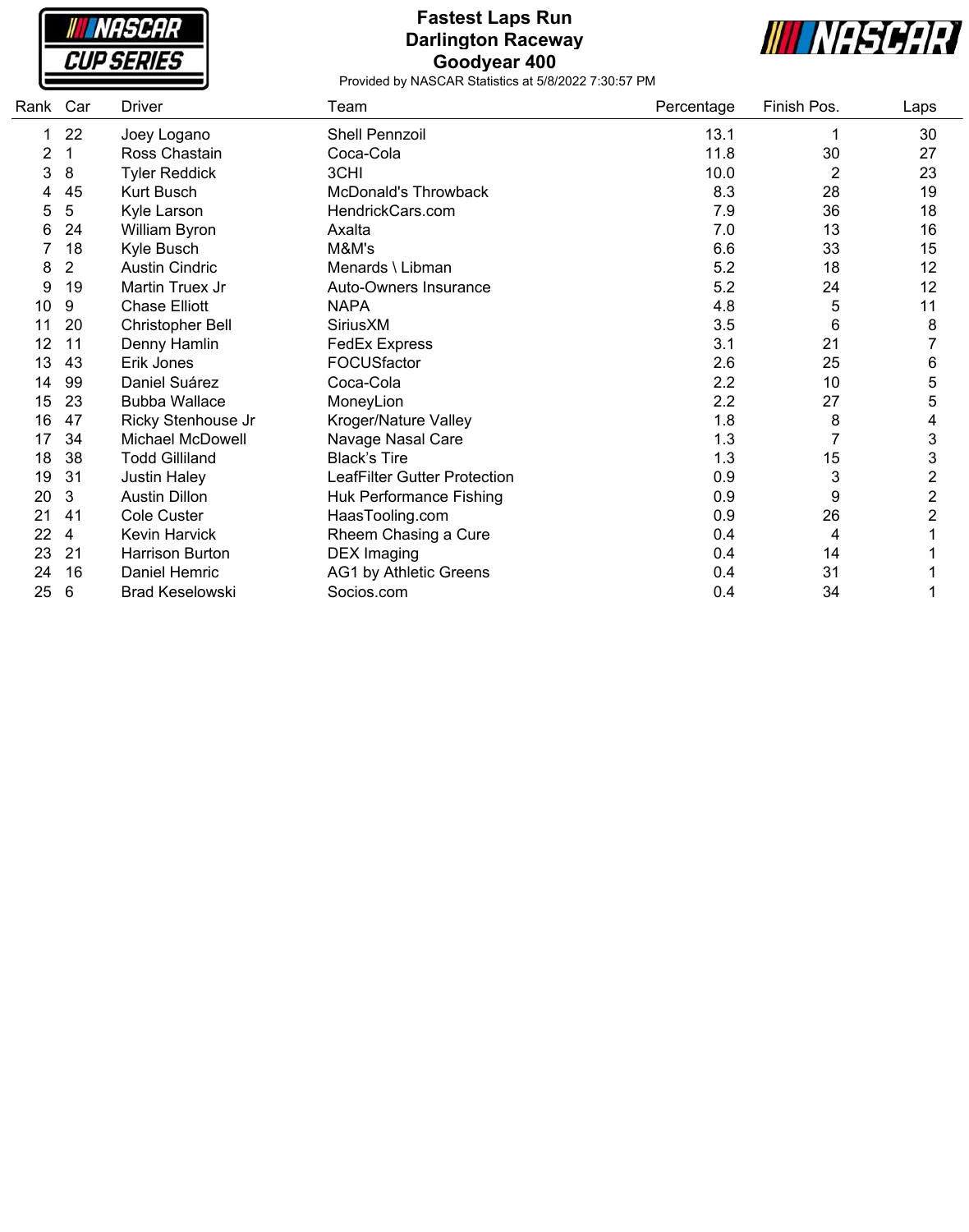

## **Fastest on Restarts Darlington Raceway Goodyear 400**



| Rank Car |                | Driver                  | Team                         | Finish Pos.    | Average Speed |
|----------|----------------|-------------------------|------------------------------|----------------|---------------|
| 1        | $\mathbf{1}$   | Ross Chastain           | Coca-Cola                    | 30             | 160.010       |
| 2        | 22             | Joey Logano             | Shell Pennzoil               | 1              | 159.448       |
| 3        | 18             | Kyle Busch              | M&M's                        | 33             | 159.390       |
| 4        | 24             | William Byron           | Axalta                       | 13             | 158.671       |
| 5        | 20             | <b>Christopher Bell</b> | SiriusXM                     | 6              | 158.668       |
| 6        | 8              | <b>Tyler Reddick</b>    | 3CHI                         | $\overline{2}$ | 158.248       |
|          | 10             | Aric Almirola           | Haas Automation \ Smithfield | 11             | 158.220       |
| 8        | 43             | Erik Jones              | FOCUSfactor                  | 25             | 158.029       |
| 9        | 12             | Ryan Blaney             | <b>Advance Auto Parts</b>    | 17             | 158.012       |
| 10       | 9              | <b>Chase Elliott</b>    | <b>NAPA</b>                  | 5              | 157.942       |
| 11       | 34             | <b>Michael McDowell</b> | Navage Nasal Care            | 7              | 157.920       |
| 12       | 23             | <b>Bubba Wallace</b>    | MoneyLion                    | 27             | 157.867       |
| 13       | $\overline{4}$ | <b>Kevin Harvick</b>    | Rheem Chasing a Cure         | 4              | 157.852       |
| 14       | 11             | Denny Hamlin            | <b>FedEx Express</b>         | 21             | 157.816       |
| 15       | 45             | <b>Kurt Busch</b>       | McDonald's Throwback         | 28             | 157.751       |
| 16       | 99             | Daniel Suárez           | Coca-Cola                    | 10             | 157.664       |
| 17       | 47             | Ricky Stenhouse Jr      | Kroger/Nature Valley         | 8              | 157.492       |
| 18       | 42             | Ty Dillon               | Petty GMS                    | 12             | 157.106       |
| 19       | 14             | <b>Chase Briscoe</b>    | <b>Mahindra Tractors</b>     | 20             | 156.891       |
| 20       | 48             | Alex Bowman             | Ally Throwback               | 29             | 156.760       |
| 21       | 6              | <b>Brad Keselowski</b>  | Socios.com                   | 34             | 156.598       |
| 22       | 17             | <b>Chris Buescher</b>   | Socios.com                   | 16             | 156.510       |
| 23       | 31             | <b>Justin Haley</b>     | LeafFilter Gutter Protection | 3              | 156.447       |
| 24       | 21             | <b>Harrison Burton</b>  | <b>DEX</b> Imaging           | 14             | 156.421       |
| 25       | 3              | <b>Austin Dillon</b>    | Huk Performance Fishing      | 9              | 156.129       |
| 26       | 41             | Cole Custer             | HaasTooling.com              | 26             | 156.092       |
| 27       | 19             | Martin Truex Jr         | Auto-Owners Insurance        | 24             | 156.054       |
| 28       | $\overline{2}$ | <b>Austin Cindric</b>   | Menards \ Libman             | 18             | 156.023       |
| 29       | 38             | <b>Todd Gilliland</b>   | <b>Black's Tire</b>          | 15             | 155.680       |
| 30       | 77             | Landon Cassill          | Voyager: Crypto for All      | 22             | 155.298       |
| 31       | $\overline{7}$ | Corey Lajoie            | <b>Stacking Pennies</b>      | 35             | 155.212       |
| 32       | 51             | Cody Ware               | Nurtec ODT                   | 19             | 154.700       |
| 33       | 15             | JJ Yeley                | Ollie's Bargain Outlet       | 23             | 152.645       |
| 34       | 78             | <b>BJ</b> McLeod        |                              | 32             | 152.507       |
| 35       | 5              | Kyle Larson             | HendrickCars.com             | 36             | 147.812       |
| 36       | 16             | <b>Daniel Hemric</b>    | AG1 by Athletic Greens       | 31             | 142.773       |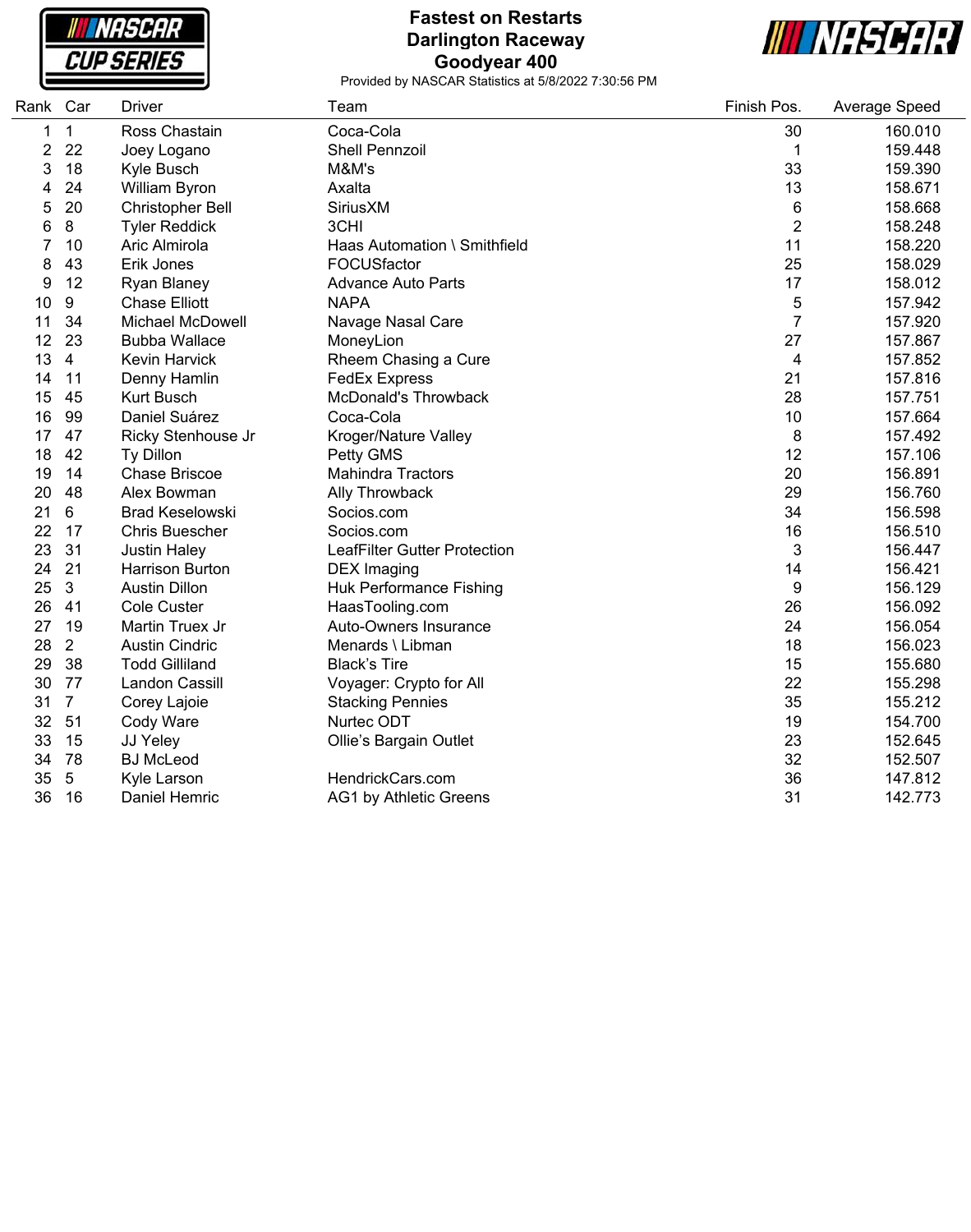

# **Green Flag Passes Darlington Raceway Goodyear 400**



| Rank | Car            | <b>Driver</b>           | Team                         | Finish Pos.    | <b>Green Flag Passes</b> |
|------|----------------|-------------------------|------------------------------|----------------|--------------------------|
| 1    | 8              | <b>Tyler Reddick</b>    | 3CHI                         | $\overline{2}$ | 118                      |
| 2    | 34             | <b>Michael McDowell</b> | Navage Nasal Care            | 7              | 116                      |
| 3    | 9              | <b>Chase Elliott</b>    | <b>NAPA</b>                  | 5              | 107                      |
|      | 12             | Ryan Blaney             | <b>Advance Auto Parts</b>    | 17             | 100                      |
| 5    | 45             | <b>Kurt Busch</b>       | <b>McDonald's Throwback</b>  | 28             | 100                      |
| 6    | 31             | <b>Justin Haley</b>     | LeafFilter Gutter Protection | 3              | 98                       |
|      | 41             | <b>Cole Custer</b>      | HaasTooling.com              | 26             | 95                       |
| 8    | 47             | Ricky Stenhouse Jr      | Kroger/Nature Valley         | 8              | 94                       |
| 9    | $\overline{2}$ | <b>Austin Cindric</b>   | Menards \ Libman             | 18             | 94                       |
| 10   | 21             | <b>Harrison Burton</b>  | <b>DEX</b> Imaging           | 14             | 90                       |
| 11   | 38             | <b>Todd Gilliland</b>   | <b>Black's Tire</b>          | 15             | 87                       |
| 12   | 10             | Aric Almirola           | Haas Automation \ Smithfield | 11             | 85                       |
| 13   | 4              | <b>Kevin Harvick</b>    | Rheem Chasing a Cure         | 4              | 84                       |
| 14   | 42             | Ty Dillon               | Petty GMS                    | 12             | 84                       |
| 15   | 3              | <b>Austin Dillon</b>    | Huk Performance Fishing      | 9              | 83                       |
| 16   | 11             | Denny Hamlin            | <b>FedEx Express</b>         | 21             | 82                       |
| 17   | 48             | Alex Bowman             | Ally Throwback               | 29             | 82                       |
| 18   | 23             | <b>Bubba Wallace</b>    | MoneyLion                    | 27             | 81                       |
| 19   | 14             | <b>Chase Briscoe</b>    | <b>Mahindra Tractors</b>     | 20             | 74                       |
| 20   | 77             | Landon Cassill          | Voyager: Crypto for All      | 22             | 69                       |
| 21   | $\overline{7}$ | Corey Lajoie            | <b>Stacking Pennies</b>      | 35             | 69                       |
| 22   | 99             | Daniel Suárez           | Coca-Cola                    | 10             | 65                       |
| 23   | 17             | <b>Chris Buescher</b>   | Socios.com                   | 16             | 65                       |
| 24   | 20             | <b>Christopher Bell</b> | SiriusXM                     | 6              | 62                       |
| 25   | 22             | Joey Logano             | Shell Pennzoil               | 1              | 58                       |
| 26   | 43             | Erik Jones              | FOCUSfactor                  | 25             | 58                       |
| 27   | 16             | Daniel Hemric           | AG1 by Athletic Greens       | 31             | 55                       |
| 28   | 19             | Martin Truex Jr         | <b>Auto-Owners Insurance</b> | 24             | 53                       |
| 29   | 6              | Brad Keselowski         | Socios.com                   | 34             | 52                       |
| 30   | 24             | William Byron           | Axalta                       | 13             | 49                       |
| 31   | $\mathbf 1$    | Ross Chastain           | Coca-Cola                    | 30             | 41                       |
| 32   | 51             | Cody Ware               | Nurtec ODT                   | 19             | 39                       |
| 33   | 5              | Kyle Larson             | HendrickCars.com             | 36             | 29                       |
| 34   | 18             | Kyle Busch              | M&M's                        | 33             | 25                       |
| 35   | 78             | <b>BJ</b> McLeod        |                              | 32             | 17                       |
| 36   | 15             | JJ Yeley                | Ollie's Bargain Outlet       | 23             | 9                        |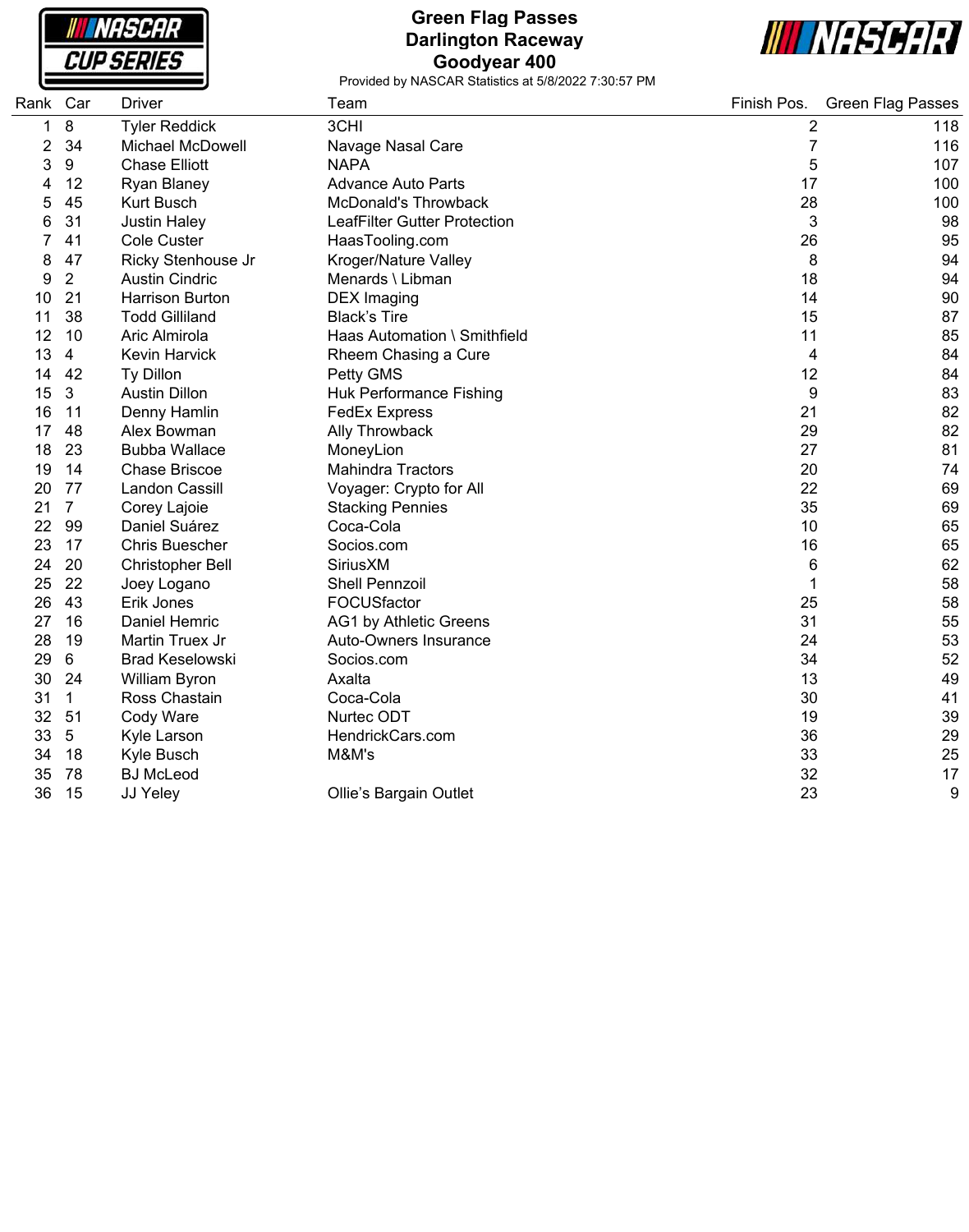

## **Green Flag Speed Darlington Raceway Goodyear 400**



| Rank Car |                | <b>Driver</b>           | Team                                | Finish Pos.    | Green Flag Speed |
|----------|----------------|-------------------------|-------------------------------------|----------------|------------------|
| 1        | $\mathbf 1$    | Ross Chastain           | Coca-Cola                           | 30             | 161.492          |
| 2        | $\overline{5}$ | Kyle Larson             | HendrickCars.com                    | 36             | 161.403          |
| 3        | 22             | Joey Logano             | Shell Pennzoil                      | 1              | 161.344          |
| 4        | $\bf 8$        | <b>Tyler Reddick</b>    | 3CHI                                | $\overline{2}$ | 161.301          |
| 5        | 18             | Kyle Busch              | M&M's                               | 33             | 160.912          |
| 6        | 19             | Martin Truex Jr         | Auto-Owners Insurance               | 24             | 160.815          |
| 7        | 24             | William Byron           | Axalta                              | 13             | 160.614          |
| 8        | 20             | <b>Christopher Bell</b> | <b>Sirius XM</b>                    | 6              | 160.580          |
| 9        | 12             | Ryan Blaney             | <b>Advance Auto Parts</b>           | 17             | 160.346          |
| 10       | 43             | Erik Jones              | FOCUSfactor                         | 25             | 160.302          |
| 11       | 23             | <b>Bubba Wallace</b>    | MoneyLion                           | 27             | 160.192          |
| 12       | 9              | <b>Chase Elliott</b>    | <b>NAPA</b>                         | 5              | 160.153          |
| 13       | 99             | Daniel Suárez           | Coca-Cola                           | 10             | 159.954          |
| 14       | $\overline{4}$ | Kevin Harvick           | Rheem Chasing a Cure                | 4              | 159.870          |
| 15       | 45             | <b>Kurt Busch</b>       | <b>McDonald's Throwback</b>         | 28             | 159.724          |
| 16       | 11             | Denny Hamlin            | <b>FedEx Express</b>                | 21             | 159.577          |
| 17       | 10             | Aric Almirola           | Haas Automation \ Smithfield        | 11             | 159.566          |
| 18       | 47             | Ricky Stenhouse Jr      | Kroger/Nature Valley                | 8              | 159.561          |
| 19       | 34             | <b>Michael McDowell</b> | Navage Nasal Care                   | $\overline{7}$ | 159.303          |
| 20       | 31             | <b>Justin Haley</b>     | <b>LeafFilter Gutter Protection</b> | 3              | 159.179          |
| 21       | $\overline{2}$ | <b>Austin Cindric</b>   | Menards \ Libman                    | 18             | 159.121          |
| 22       | 3              | <b>Austin Dillon</b>    | Huk Performance Fishing             | 9              | 159.090          |
| 23       | 48             | Alex Bowman             | Ally Throwback                      | 29             | 159.041          |
| 24       | 42             | Ty Dillon               | Petty GMS                           | 12             | 158.906          |
| 25       | 14             | <b>Chase Briscoe</b>    | <b>Mahindra Tractors</b>            | 20             | 158.680          |
| 26       | 21             | <b>Harrison Burton</b>  | <b>DEX</b> Imaging                  | 14             | 158.522          |
| 27       | 41             | <b>Cole Custer</b>      | HaasTooling.com                     | 26             | 158.367          |
| 28       | 6              | <b>Brad Keselowski</b>  | Socios.com                          | 34             | 158.341          |
| 29       | 17             | <b>Chris Buescher</b>   | Socios.com                          | 16             | 158.240          |
| 30       | 16             | Daniel Hemric           | AG1 by Athletic Greens              | 31             | 157.951          |
| 31       | 38             | <b>Todd Gilliland</b>   | <b>Black's Tire</b>                 | 15             | 157.859          |
| 32       | $\overline{7}$ | Corey Lajoie            | <b>Stacking Pennies</b>             | 35             | 157.714          |
| 33       | 77             | Landon Cassill          | Voyager: Crypto for All             | 22             | 157.409          |
| 34       | 51             | Cody Ware               | Nurtec ODT                          | 19             | 156.962          |
| 35       | 15             | JJ Yeley                | Ollie's Bargain Outlet              | 23             | 156.105          |
| 36       | 78             | <b>BJ McLeod</b>        |                                     | 32             | 154.352          |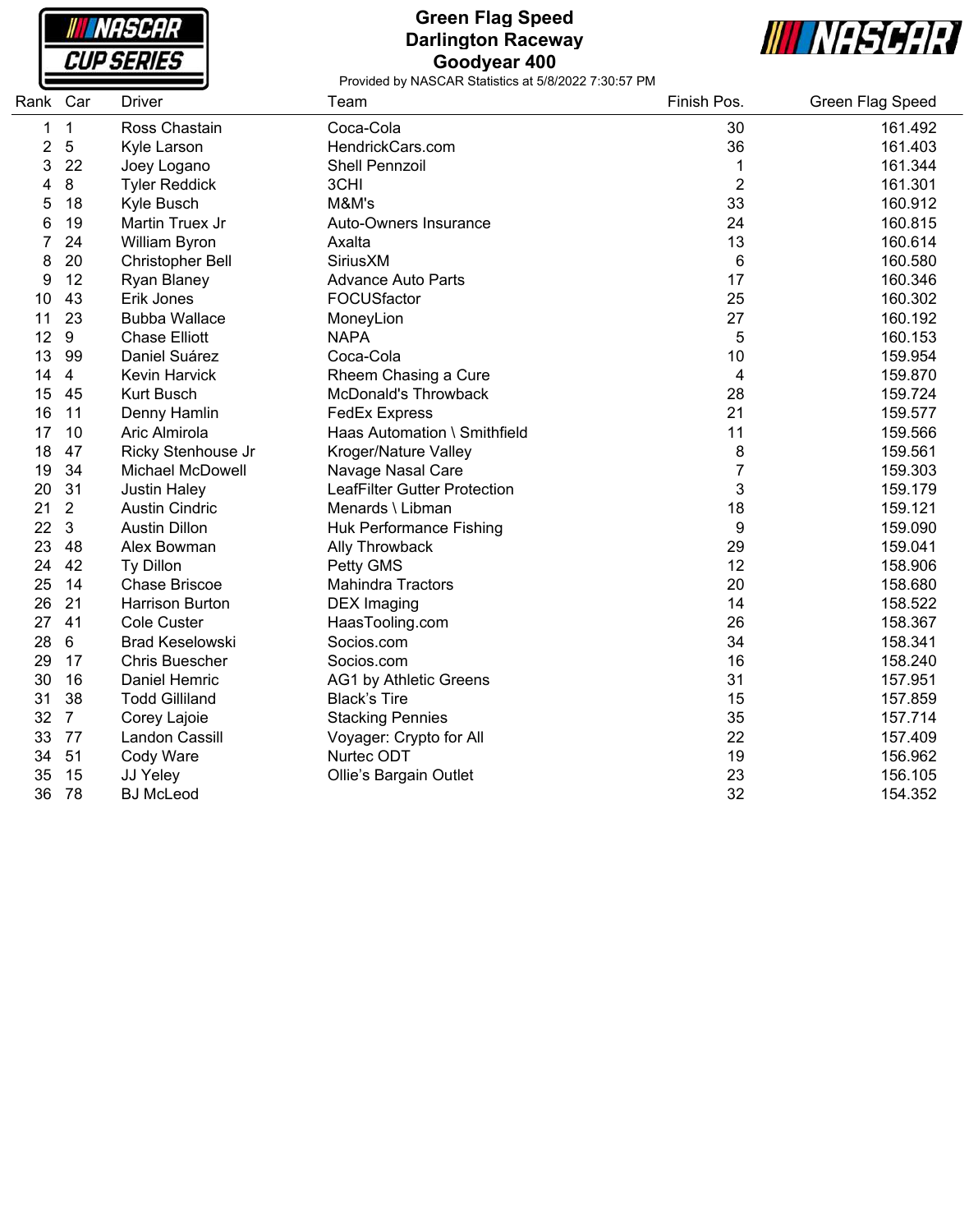

## **Laps in Top 15 Darlington Raceway Goodyear 400**



| Rank | Car            | <b>Driver</b>           | Team                                | Percentage | Finish Pos.    | Laps           |
|------|----------------|-------------------------|-------------------------------------|------------|----------------|----------------|
| 1    | 20             | <b>Christopher Bell</b> | SiriusXM                            | 98.6       | 6              | 289            |
| 2    | 22             | Joey Logano             | <b>Shell Pennzoil</b>               | 98.3       | 1              | 288            |
| 3    | 24             | William Byron           | Axalta                              | 96.9       | 13             | 284            |
| 4    | 43             | Erik Jones              | FOCUSfactor                         | 88.1       | 25             | 258            |
| 5    | 19             | Martin Truex Jr         | Auto-Owners Insurance               | 87.0       | 24             | 255            |
| 6    | 99             | Daniel Suárez           | Coca-Cola                           | 81.2       | 10             | 238            |
| 7    | $\bf 8$        | <b>Tyler Reddick</b>    | 3CHI                                | 80.9       | $\overline{2}$ | 237            |
| 8    | 23             | <b>Bubba Wallace</b>    | MoneyLion                           | 78.5       | 27             | 230            |
| 9    | 11             | Denny Hamlin            | <b>FedEx Express</b>                | 75.4       | 21             | 221            |
| 10   | 9              | <b>Chase Elliott</b>    | <b>NAPA</b>                         | 65.9       | 5              | 193            |
| 11   | 1              | Ross Chastain           | Coca-Cola                           | 65.9       | 30             | 193            |
| 12   | 12             | Ryan Blaney             | <b>Advance Auto Parts</b>           | 65.5       | 17             | 192            |
| 13   | 10             | Aric Almirola           | Haas Automation \ Smithfield        | 62.5       | 11             | 183            |
| 14   | 4              | <b>Kevin Harvick</b>    | Rheem Chasing a Cure                | 61.4       | 4              | 180            |
| 15   | 18             | Kyle Busch              | M&M's                               | 57.0       | 33             | 167            |
| 16   | 45             | <b>Kurt Busch</b>       | <b>McDonald's Throwback</b>         | 47.4       | 28             | 139            |
| 17   | 47             | Ricky Stenhouse Jr      | Kroger/Nature Valley                | 39.9       | 8              | 117            |
| 18   | 3              | <b>Austin Dillon</b>    | Huk Performance Fishing             | 35.5       | 9              | 104            |
| 19   | $\overline{2}$ | <b>Austin Cindric</b>   | Menards \ Libman                    | 33.8       | 18             | 99             |
| 20   | 34             | <b>Michael McDowell</b> | Navage Nasal Care                   | 30.0       | $\overline{7}$ | 88             |
| 21   | 5              | Kyle Larson             | HendrickCars.com                    | 27.3       | 36             | 80             |
| 22   | 14             | <b>Chase Briscoe</b>    | <b>Mahindra Tractors</b>            | 23.9       | 20             | 70             |
| 23   | 21             | Harrison Burton         | <b>DEX</b> Imaging                  | 18.4       | 14             | 54             |
| 24   | 31             | <b>Justin Haley</b>     | <b>LeafFilter Gutter Protection</b> | 16.0       | 3              | 47             |
| 25   | 42             | Ty Dillon               | Petty GMS                           | 14.7       | 12             | 43             |
| 26   | 48             | Alex Bowman             | Ally Throwback                      | 14.0       | 29             | 41             |
| 27   | 38             | <b>Todd Gilliland</b>   | <b>Black's Tire</b>                 | 12.6       | 15             | 37             |
| 28   | 17             | <b>Chris Buescher</b>   | Socios.com                          | 9.6        | 16             | 28             |
| 29   | 41             | <b>Cole Custer</b>      | HaasTooling.com                     | 8.5        | 26             | 25             |
| 30   | $\overline{7}$ | Corey Lajoie            | <b>Stacking Pennies</b>             | 1.4        | 35             | 4              |
| 31   | 51             | Cody Ware               | Nurtec ODT                          | 1.0        | 19             | 3              |
| 32   | 77             | Landon Cassill          | Voyager: Crypto for All             | 1.0        | 22             | 3              |
| 33   | 15             | JJ Yeley                | Ollie's Bargain Outlet              | 0.7        | 23             | $\overline{2}$ |
| 34   | 6              | <b>Brad Keselowski</b>  | Socios.com                          | 0.7        | 34             | $\overline{2}$ |
| 35   | 78             | <b>BJ</b> McLeod        |                                     | 0.3        | 32             | 1              |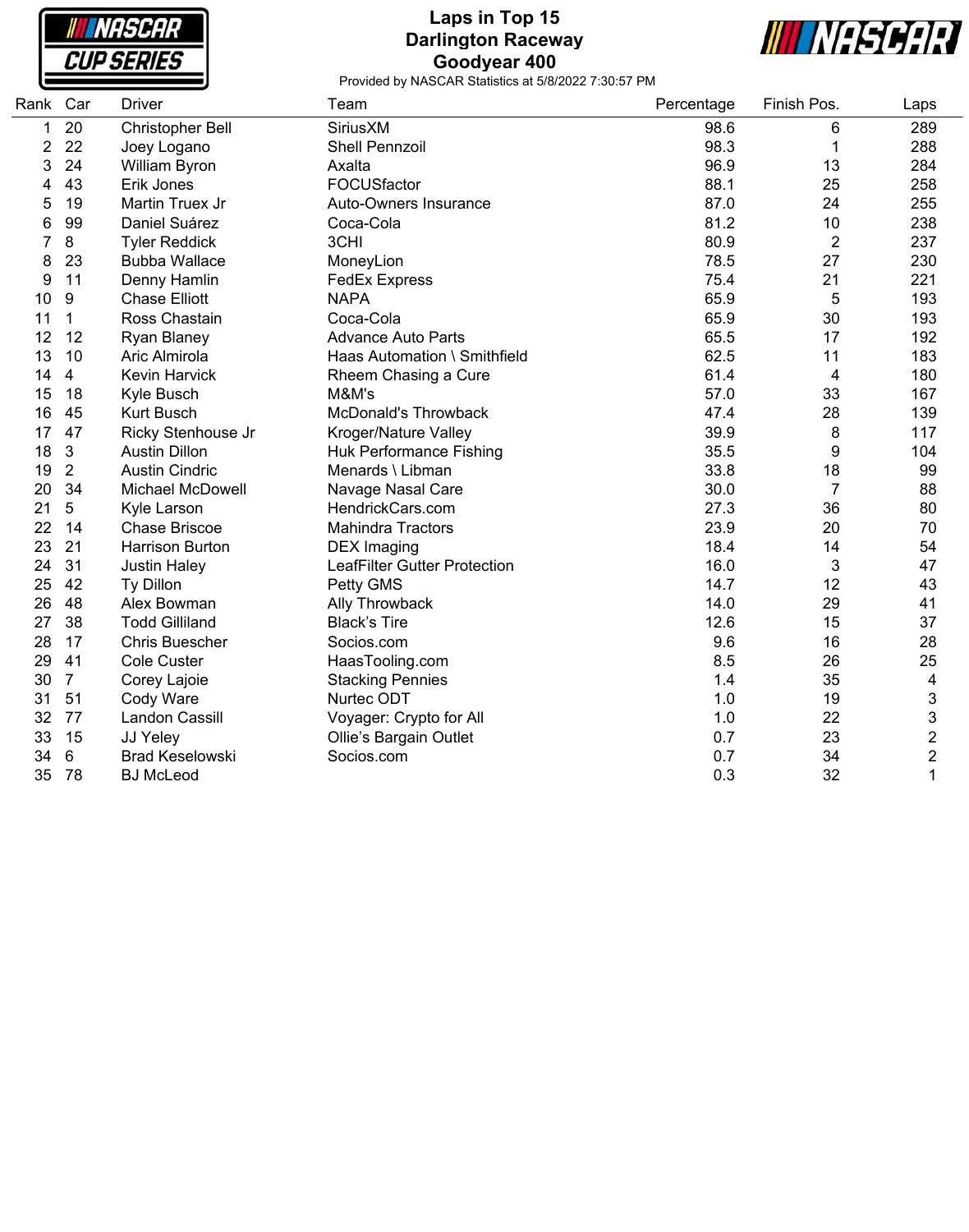| <i>NASCAR</i>     |  |
|-------------------|--|
| <i>CUP SERIES</i> |  |
|                   |  |

### **Laps Led Darlington Raceway Goodyear 400**



| Rank Car |     | <b>Driver</b>           | Team                   | Percentage | Finish Pos. | Laps |
|----------|-----|-------------------------|------------------------|------------|-------------|------|
|          | 22  | Joey Logano             | <b>Shell Pennzoil</b>  | 36.52      |             | 107  |
| 2        | -11 | Denny Hamlin            | <b>FedEx Express</b>   | 14.38      | 21          | 42   |
| 3        | -5  | Kyle Larson             | HendrickCars.com       | 26.79      | 36          | 30   |
| 4        | 19  | Martin Truex Jr         | Auto-Owners Insurance  | 10.65      | 24          | 28   |
| 5        |     | Ross Chastain           | Coca-Cola              | 13.40      | 30          | 26   |
| 6        | 24  | William Byron           | Axalta                 | 8.19       | 13          | 24   |
|          | 18  | Kyle Busch              | M&M's                  | 11.38      | 33          | 19   |
| 8        | 8   | <b>Tyler Reddick</b>    | 3CHI                   | 3.41       | 2           | 10   |
| 9        | 20  | <b>Christopher Bell</b> | SiriusXM               | 1.02       | 6           | 3    |
| 10       | -4  | <b>Kevin Harvick</b>    | Rheem Chasing a Cure   | 0.34       | 4           |      |
| 11       | 51  | Cody Ware               | Nurtec ODT             | 0.34       | 19          |      |
| 12       | 15  | JJ Yeley                | Ollie's Bargain Outlet | 0.35       | 23          |      |
| 13       | 43  | Erik Jones              | FOCUSfactor            | 0.38       | 25          |      |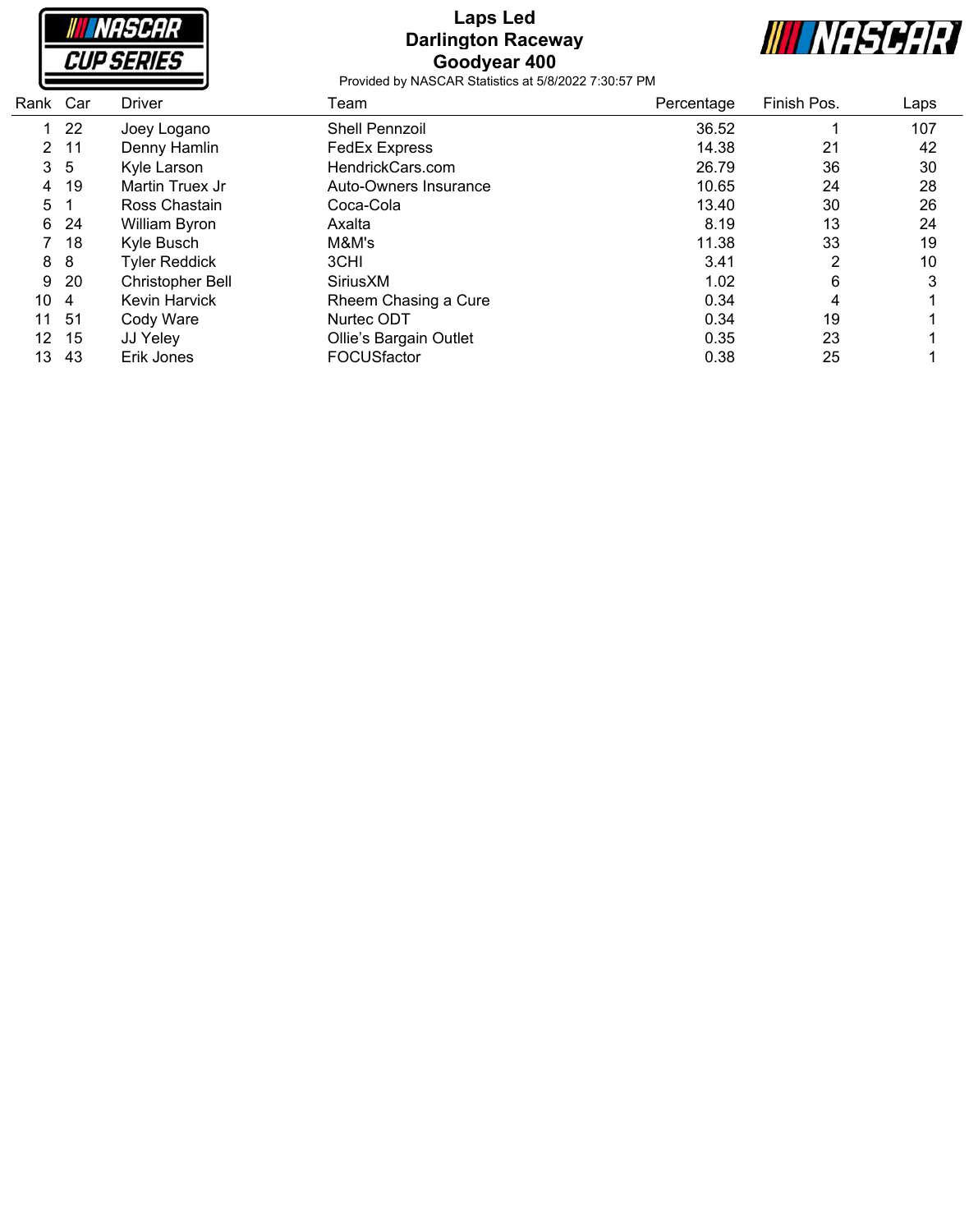

# **Quality Passes Darlington Raceway Goodyear 400**



| Rank | Car | Driver                  | Team                         | Finish Pos.    | <b>Quality Passes</b> |
|------|-----|-------------------------|------------------------------|----------------|-----------------------|
|      | 20  | <b>Christopher Bell</b> | SiriusXM                     | 6              | 49                    |
| 2    | 8   | <b>Tyler Reddick</b>    | 3CHI                         | $\overline{c}$ | 47                    |
| 3    | 9   | <b>Chase Elliott</b>    | <b>NAPA</b>                  | 5              | 44                    |
|      | 23  | <b>Bubba Wallace</b>    | MoneyLion                    | 27             | 42                    |
|      | 99  | Daniel Suárez           | Coca-Cola                    | 10             | 41                    |
|      | 43  | Erik Jones              | FOCUSfactor                  | 25             | 40                    |
|      | 12  | <b>Ryan Blaney</b>      | <b>Advance Auto Parts</b>    | 17             | 37                    |
| 8    | 45  | <b>Kurt Busch</b>       | <b>McDonald's Throwback</b>  | 28             | 36                    |
| 9    | 4   | <b>Kevin Harvick</b>    | Rheem Chasing a Cure         | 4              | 34                    |
| 10   | 11  | Denny Hamlin            | <b>FedEx Express</b>         | 21             | 33                    |
| 11   | 10  | Aric Almirola           | Haas Automation \ Smithfield | 11             | 32                    |
| 12   | 22  | Joey Logano             | <b>Shell Pennzoil</b>        | 1              | 31                    |
| 13   | 24  | William Byron           | Axalta                       | 13             | 31                    |
| 14   | 34  | Michael McDowell        | Navage Nasal Care            | $\overline{7}$ | 26                    |
| 15   | 2   | <b>Austin Cindric</b>   | Menards \ Libman             | 18             | 26                    |
| 16   | 47  | Ricky Stenhouse Jr      | Kroger/Nature Valley         | 8              | 25                    |
| 17   | 19  | Martin Truex Jr         | Auto-Owners Insurance        | 24             | 25                    |
| 18   | 1   | Ross Chastain           | Coca-Cola                    | 30             | 24                    |
| 19   | 18  | Kyle Busch              | M&M's                        | 33             | 19                    |
| 20   | 3   | <b>Austin Dillon</b>    | Huk Performance Fishing      | 9              | 17                    |
| 21   | 41  | <b>Cole Custer</b>      | HaasTooling.com              | 26             | 16                    |
| 22   | 14  | <b>Chase Briscoe</b>    | <b>Mahindra Tractors</b>     | 20             | 15                    |
| 23   | 38  | <b>Todd Gilliland</b>   | <b>Black's Tire</b>          | 15             | 13                    |
| 24   | 48  | Alex Bowman             | Ally Throwback               | 29             | 13                    |
| 25   | 5   | Kyle Larson             | HendrickCars.com             | 36             | 11                    |
| 26   | 31  | Justin Haley            | LeafFilter Gutter Protection | 3              | 10                    |
| 27   | 42  | Ty Dillon               | Petty GMS                    | 12             | 8                     |
| 28   | 21  | <b>Harrison Burton</b>  | <b>DEX</b> Imaging           | 14             | 8                     |
| 29   | 17  | <b>Chris Buescher</b>   | Socios.com                   | 16             | 6                     |
| 30   | 7   | Corey Lajoie            | <b>Stacking Pennies</b>      | 35             | 4                     |
| 31   | 77  | Landon Cassill          | Voyager: Crypto for All      | 22             | 3                     |
| 32   | 6   | <b>Brad Keselowski</b>  | Socios.com                   | 34             | 3                     |